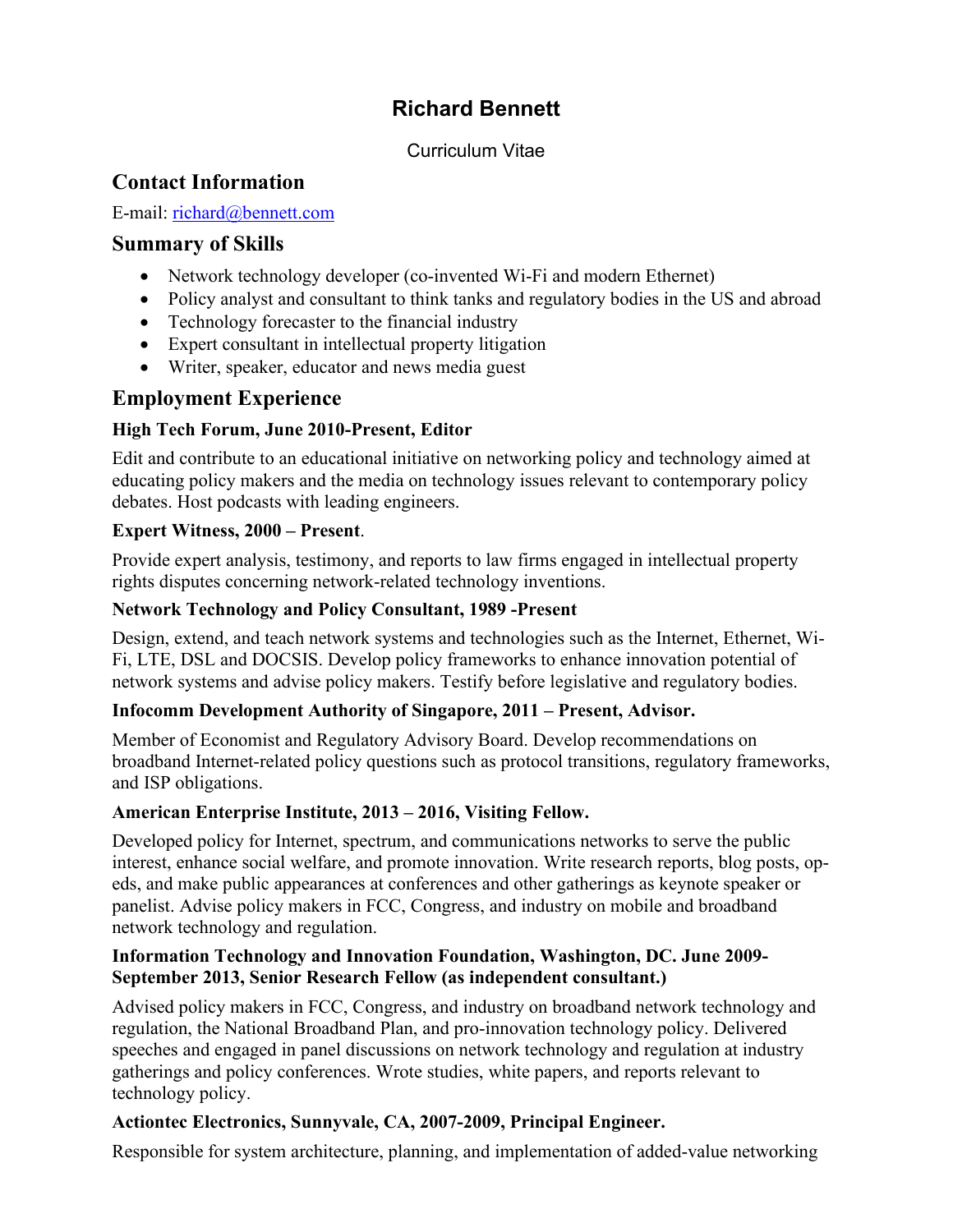components of a broadband home router product line sold to Verizon and Qwest. Also developed RFP responses and helped close deals.

#### **Trapeze Networks, Pleasanton, CA, 2005-2007, Principal Engineer.**

Developed architecture and code for an advanced enterprise Wi-Fi system in a fast-paced, venture-backed startup. Also developed intellectual property around packet scheduling for QoS and collaborated with OEM customer Nortel's research team.

#### **Sharp Labs of America, Camas, WA, 2003-2005 (as independent consultant.)**

Devised the principal acceleration scheme for IEEE 802.11n, "Aggregated MPDU." Designed Distributed Reservation Protocol system for Wi-Media Alliance Ultra-Wideband network. Represented company on standards committees.

#### **Airgo Networks, Palo Alto, 2001-2002. Technical Leader.**

Developed diagnostics, chipset & access point architecture, and wireless network simulation for 802.11abgn chipset.

#### **Cisco Systems, San Jose, 2000-2001 (as independent consultant.)**

Under very tight deadlines, successfully delivered diagnostics for the two highest-priority projects for the flagship 7500 router, a gigabit Ethernet adapter and a SONET adapter.

#### **3Com Corporation, Santa Clara, 1995-2000, 2001. (as independent consultant.)**

Wrote drivers and diagnostics for 3Com Ethernet adapters from 10BaseT to 1000BaseX (Gigabit Ethernet) and helped design new hardware.

#### **EIT, Palo Alto, CA, 1994-1995 Sr. Member Technical Staff**

Developed real-time video collaboration tools under a grant from DARPA. Designed a protocol for real-time route selection and billing at Internet Exchange Points, developed a version of IP multicast for the MBONE, and wrote Java programs integrating collaboration tools.

#### **Photonics Corporation, San Jose, 1991-94. (as independent consultant.)**

In conjunction with business partner IBM, designed a preliminary version of the IEEE 802.11 MAC protocol for an infrared WLAN. Collaborated on initial design of the Wi-Fi architecture and protocols.

#### **Fremont Communications, Fremont, 1990-1991. Vice-President of Engineering.**

Managed a group of engineers responsible for all technical elements of an award-winning, lowcost PC-based fax modem, in a start-up environment.

#### **Memorex-Telex, Milpitas, 1986-90. Director, Technical Marketing.**

Co-founded the Open Token Foundation, a trade group of LAN vendors that created the testing lab now used by the Wi-Fi Alliance. Managed a group of system engineers who designed, provisioned, and installed networks for company's customers.

#### **Excelan Inc., San Jose, 1985-1986. Lead Software Engineer.**

Represented company at OSI Implementers' Workshop and contributed to design of multiprotocol framework for future development of TCP/IP and OSI protocols. Provided input on RFC 1001 and 1002 (NETBIOS over TCP/IP.)

#### **Tandem Computers, Austin, TX, 1983-1985. Lead Software Engineer.**

Served as Vice-Chair and Editor of 802.3 1Base5 Task Group, developing design of the first Ethernet over Unshielded Twisted Pair (UTP) standard. Developed products and represented company on LAN standards committees.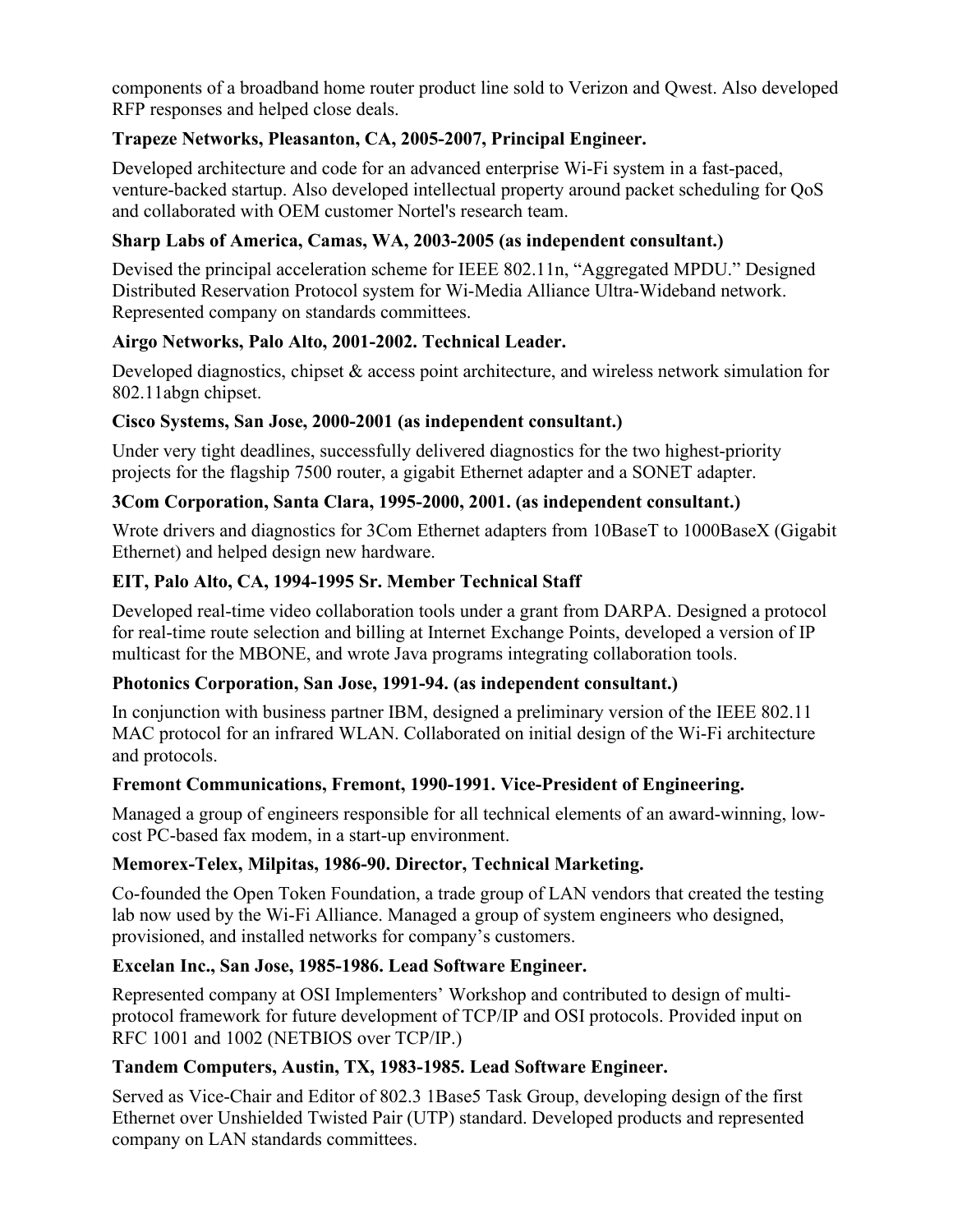#### **Texas Instruments, Austin, TX, 1977-1983. Software Engineer/Project Lead**

Designed the device I/O subsystem for a proprietary network OS. Designed and implemented the first application for company's Token Ring chipset under contract with IBM. Developed the first IBM-compatible PC and several antecedents.

## **Education**

Post-graduate work, University of Texas, Computer Science, Logic, and EE, 1977-78. BA, University of Texas, 1975, Philosophy.

## **Selected Industry Groups**

- Member, Federal Communications Commission Broadband Deployment Advisory Committee Model Municipal Codes Working Group (2017 – 2018.)
- Volunteer Member, IEEE Internet Initiative (3i) Policy Track (2015 2018.)
- Member, Technical Working Group, Broadband Internet Technical Advisory Group (BITAG) (2010-present.)
- Contributor, IETF PCN, Homegate, LEDBAT and ALTO task groups (2008-2011.)
- Contributor, IEEE 802.11 & 802.11n Wi-Fi Standards, 1990-2 (via Photonics), 2004-5 (via Sharp Labs).
- Team Lead, WiMedia Alliance (2003-4). Contributed wireless multimedia architecture for consumer electronics over IETF, IEEE 802.15.3a, and Ultra-Wide Band (UWB).
- Contributor, IEEE 802.15.3a and MBOA MAC Protocol task group (2003-4.) Contributed critiques and enhancements to the standards body developing MAC and PHY protocols for Ultra-Wide Band communication and improvements to the vendor group.
- Secretary and Founder, Open Token Foundation (1989). Organized group of Token Ring vendors into trade group.
- Participant, OSI Workshop (1985-86). Wrote interoperability subset specification for protocol suites with multiple options, and demonstrated feasibility of open protocols
- Vice-Chair and Editor, IEEE 802.3 1Base5 task force (1984-86). Wrote first twisted-pair Ethernet Standard, the proof-of-concept for 10BaseT.

## **Selected Publications**

"Brief of *Amici Curiae* [Richard Bennett, et al., in Support of Respondents",](https://hightechforum.org/wp-content/uploads/2018/10/2018-10-18-Bennett-et-al-Amicus.pdf) Mozilla Corporation, *et al., Petitioners*, v. Federal Communications Commission and United States of America, *Respondents (USCA Case #18-1051),* DC Circuit Court, October 18, 2018; (Quoted in [Court's](https://www.cadc.uscourts.gov/internet/opinions.nsf/FA43C305E2B9A35485258486004F6D0F/$file/18-1051-1808766.pdf)  [opinion](https://www.cadc.uscourts.gov/internet/opinions.nsf/FA43C305E2B9A35485258486004F6D0F/$file/18-1051-1808766.pdf) at p. 30.)

*[You Get What You Measure: Internet Performance Measurement as a Policy Tool,](http://www.aei.org/publication/you-get-what-you-measure-internet-performance-measurement-as-a-policy-tool/)* American Enterprise Institute, November 2017.

*[Arrested Development: How Policy Failure Impairs Internet Development](https://www.aei.org/wp-content/uploads/2015/12/Arrested-development.pdf)*, American Enterprise Institute, December 2015.

["Brief for Richard Bennett in Support of Petitioners...",](http://hightechforum.org/wp-content/uploads/2015/08/bennett-filed.pdf) *US Telecom v. FCC (USCA Case #15- 1063),* DC Circuit Court, August 6, 2015.

["Inside Obama's Net Fix",](http://www.washingtonexaminer.com/inside-obamas-net-fix/article/2560377) *Washington Examiner*, February 23, 2015.

["Who is winning the broadband race?",](http://www.detroitnews.com/story/opinion/2014/10/30/winning-broadband-race/18138407/) *Detroit News*, October 30, 2014.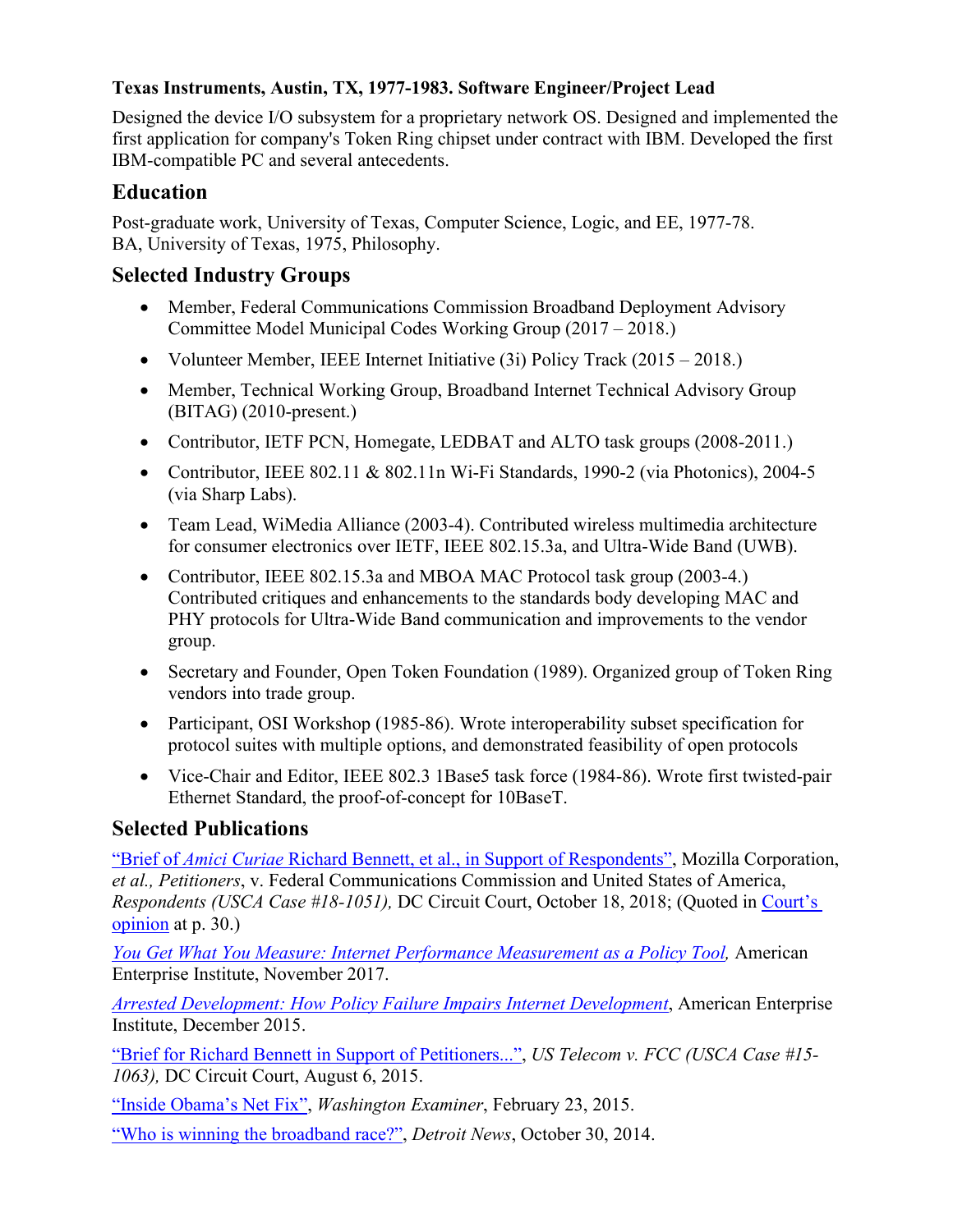["G7 Broadband Dynamics",](http://papers.ssrn.com/sol3/papers.cfm?abstract_id=2418732) TPRC 42, September 12, 2014, Arlington VA.

["Net neutrality advocates need to get their facts straight",](http://www.usnews.com/debate-club/did-the-fccs-net-neutrality-proposal-go-too-far-or-not-far-enough/net-neutrality-advocates-need-to-get-their-facts-straight) *US News & World Report*, May 1.

*[Blueprint for a Federal Spectrum Service: A Very Rough Draft](http://www.hightechforum.org/wp-content/uploads/2014/04/Blueprint-for-a-Federal-Spectrum-Service.pdf)*, High Tech Forum, April 24. ["Wake up, FCC: The Internet Protocol transition is now",](http://www.aei.org/outlook/economics/innovation/technology/wake-up-fcc-the-internet-protocol-transition-is-now/) American Enterprise Institute Economic Outlook, April 3, 2014.

["Time to Give Up the Net-Neutrality Quest",](http://online.wsj.com/news/articles/SB10001424052702303519404579354801141804482) February 4, 2014, *The Wall Street Journal*. ["System error: How bad analysis poisons tech policy",](http://www.aei.org/outlook/economics/innovation/technology/system-error-how-bad-analysis-poisons-tech-policy/) American Enterprise Institute Economic Outlook, January 28, 2014.

"Technical Principles of Spectrum Allocation", TPRC 41, September 28, 2013, Arlington, VA.

"The Whole Picture: Where America's Broadband Networks Really Stand" (with Stewart and Atkinson), TPRC41, September 29, 2013, Arlington, VA.

["No Country for Slow Broadband",](http://www.nytimes.com/2013/06/16/opinion/sunday/no-country-for-slow-broadband.html) June 15, 2013, *The New York Times Sunday Review*.

["Refusing to answer to policy reasons",](http://thehill.com/blogs/congress-blog/technology/201755-refusing-to-answer-to-policy-reasons) December 30, 2011, *The Hill's Congress Blog*.

*[Spectrum Policy for Innovation,](http://www.itif.org/files/2011-spectrum-policy-innovation.pdf)* ITIF, September 2011.

*Remaking the Internet: Taking Network Architecture to the Next Level,* Time Warner Cable Research Series, 2011.

"Innovation and the Internet Demand New Collaboration," *Ericsson Business Review*, June, 2010.

"Network Management and the Net Neutrality Debate," chapter in *The Net Neutrality Debate,*  Universidad Politécnica de Madrid, 2011.

*Going Mobile: [Technology and Policy Issues in the Mobile Internet,](http://www.itif.org/files/100302_GoingMobile.pdf)* Information Technology and Innovation Foundation, 2010.

*[Designed for Change: End-to-End Arguments, Internet Innovation, and the Net Neutrality](http://www.itif.org/files/2009-designed-for-change.pdf)  [Debate,](http://www.itif.org/files/2009-designed-for-change.pdf)* ITIF, 2009.

*Google's Political Head-fake*, San Francisco Chronicle, July 9, 2008 (reprinted in Washington Times July 12.

*WiMedia MAC Convergence Architecture,* WiMedia Alliance 2004, listed co-author.

*Ethernet History:* Nikkei Network, February 2003 (interviewed on development of twisted-pair standard)

*New Challenges in Corporate Connectivity*: Dataquest, 1990 (with Glenn Schiller.)

*Token Ring's First Decade*: The Open Token, September-November 1989.

*Supplements to IEEE CSMA/CD 802.3 Standard*: IEEE, 1989, listed co-author.

### **Citations**

Quoted by DC Circuit Court of Appeals in Mozilla *et al.* v. FCC and United States of America, dozens of times in FCC filings in the broadband management and Open Internet dockets, cited in the US Telecom challenge to the FCC's 2015 Title II reclassification of ISP services, and cited in nearly every study of international broadband quality.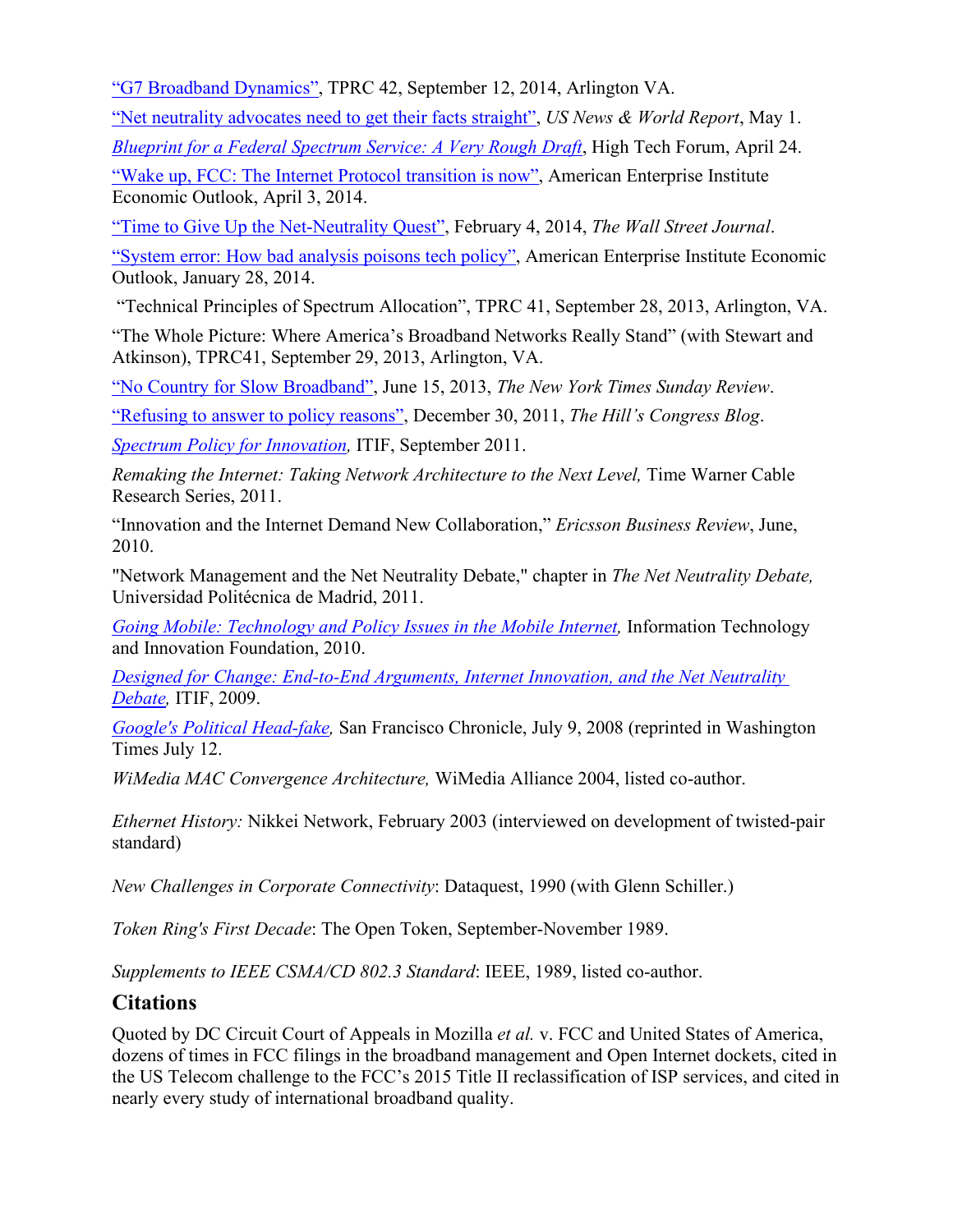### **Issued Patents**

*System and method for automatic setup of a network device with secure network transmission of setup parameters,* 10/27/2009. Method of easy WLAN setup. United States Patent 7,609,837.

*System Clock Synchronization in an Ad Hoc and Infrastructure Wireless Networks*, 2/1/2004 (with Kowalski and Kandala). Method of community clock synchronization. United States Patent 7,239,626.

*Systems and methods for implementing an acknowledgment mechanism for transmission of a real-time data stream*, 12/5/2003 (with Hlasny). Method of reducing packet jitter on TCP. United States Patent 7,394,813.

*System and method for aggregation and queuing in a wireless network,* 1/18/2011 (with Gast). Method of preserving QoS within Wi-Fi IEEE 802.11n-af A-MPDU. United States Patent 7,873,061

## **Other Patent Activity**

*Communication medium access control protocol for wireless communication*, 11/15/1993 (Credited to Chen et. al.) US PTO 5,502,724. Allocates network time for Wi-Fi. (note: Photonics employees Tom Kurata and Stan Fickes developed this patent with my collaboration.)

*State Description and Retry Strategy for Aggregated 802.11n Frames*, 8/11/2004 (with Kowalski and Kandala). Prepared for USPTO filing. This is the method used for A-MPDU in 802.11n.

## **Patent Litigation**

- Have written expert reports, expert rebuttals, patent infringement analyses, and validity analyses for more than 15 litigants in more than 10 cases involving dozens of patents in both standard litigation and Inter partes review.
- Have been deposed in four Inter partes review cases.
- Subject areas have included Internet protocols, Ethernet chip designs, Wi-Fi, network analyzers, network architectures and applications, MAC protocols, and remote security, monitoring, and control applications.
- List of clients available on request.

### **Selected Conferences and Public Appearances**

U. S. House of Representatives Subcommittee on Communications and Technology, hearing on ["From Core to Edge: Perspective on Internet Prioritization"](https://energycommerce.house.gov/hearings/from-core-to-edge-perspective-on-internet-prioritization/), April 17, 2018, witness.

The Research Conference on Communication, Information and Internet Policy (TPRC,) Arlington, VA, 2009 - 2017, presented multiple papers and took part in numerous panel discussions.

Life, Liberty and the Pursuit of Privacy, Cal Innovates, Russell Senate Office Building, Washington DC, September 2016.

IEEE Experts on Technology and Policy forum, GWU, Washington DC, February 2016.

IEEE Symposium on Internet of Things, Rayburn Building, Washington DC, September 2015.

Wells Fargo 2014 Small Cell Symposium, New York, July 2014, Presenter.

US Telecom Leadership Committee Retreat, Vail Colorado, June 2014. Keynote speaker.

Third Way Symposium on Video on the Internet, Washington, DC, June 2014. Presentation.

[Spectrum Beyond Incentive Auctions,](http://iep.gmu.edu/conference-spectrum-beyond-incentive-auctions/) Washington, DC, April 2014, Presentation.